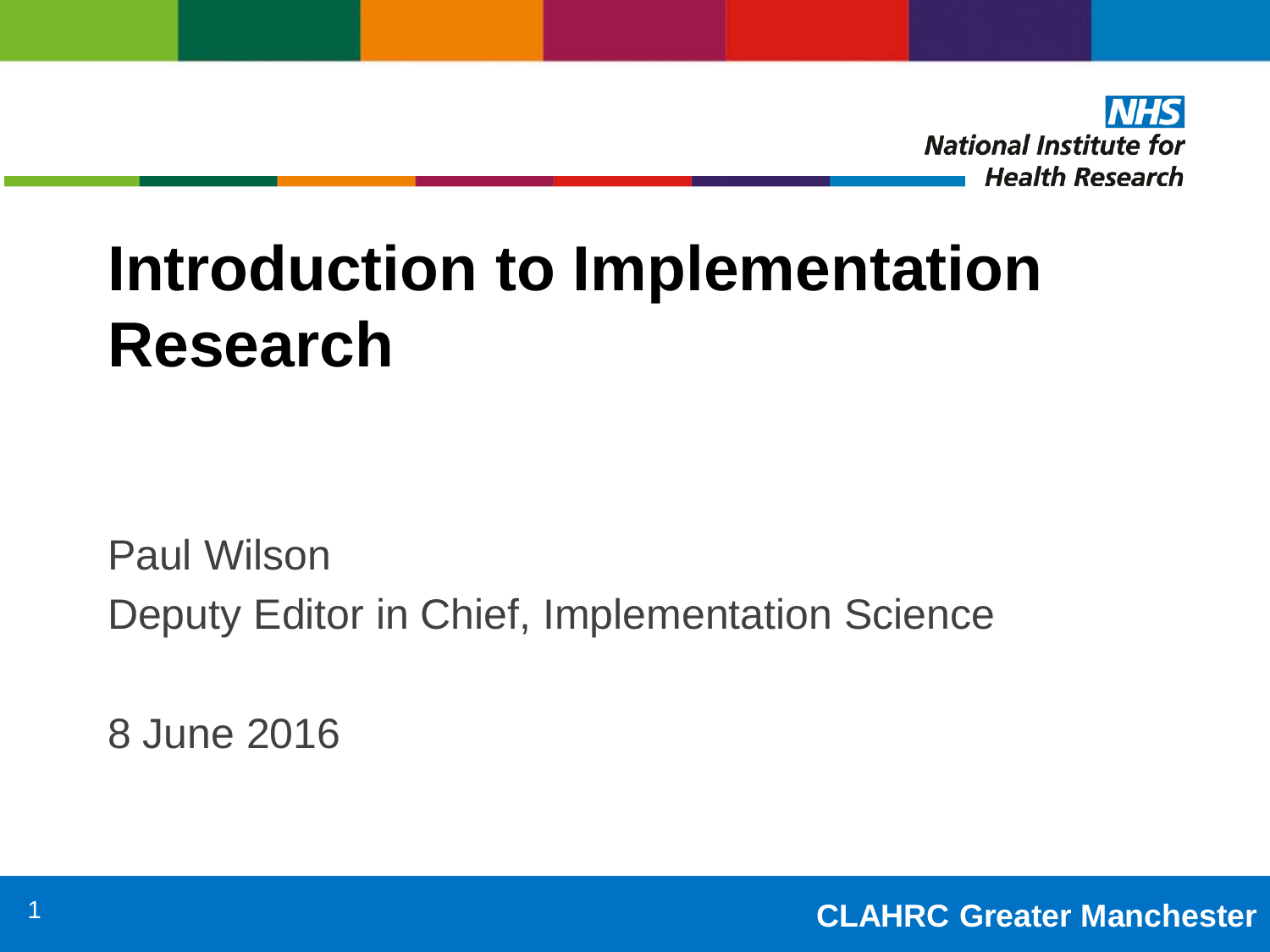## **Outline**



- What is implementation research
- Scope and boundaries
- Approaches and methods
- Challenges and future directions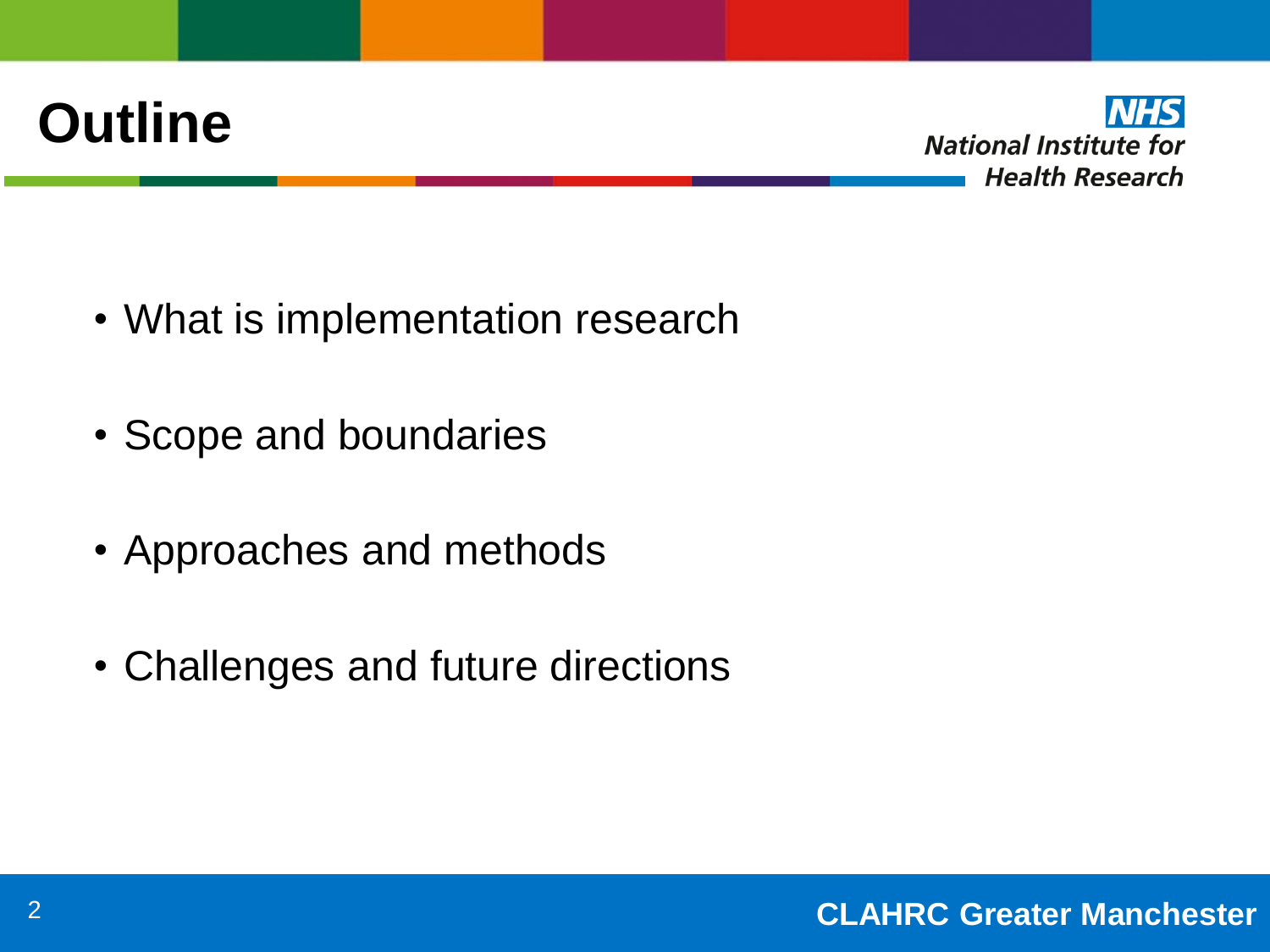

# **Implementation Science?**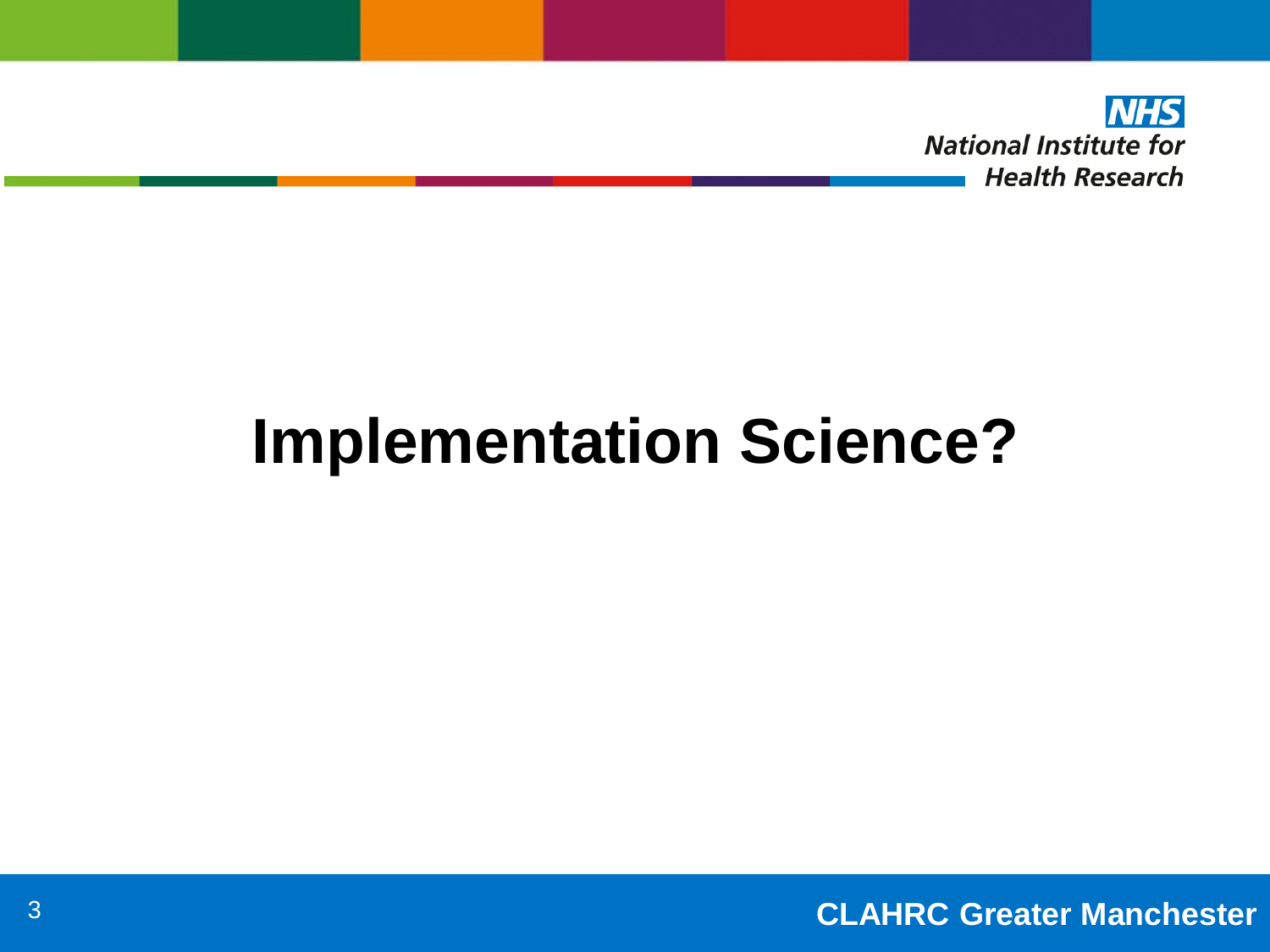### **An emerging field**

**NHS National Institute for Health Research** 

**Number of manuscripts submitted**



### **CLAHRC Greater Manchester**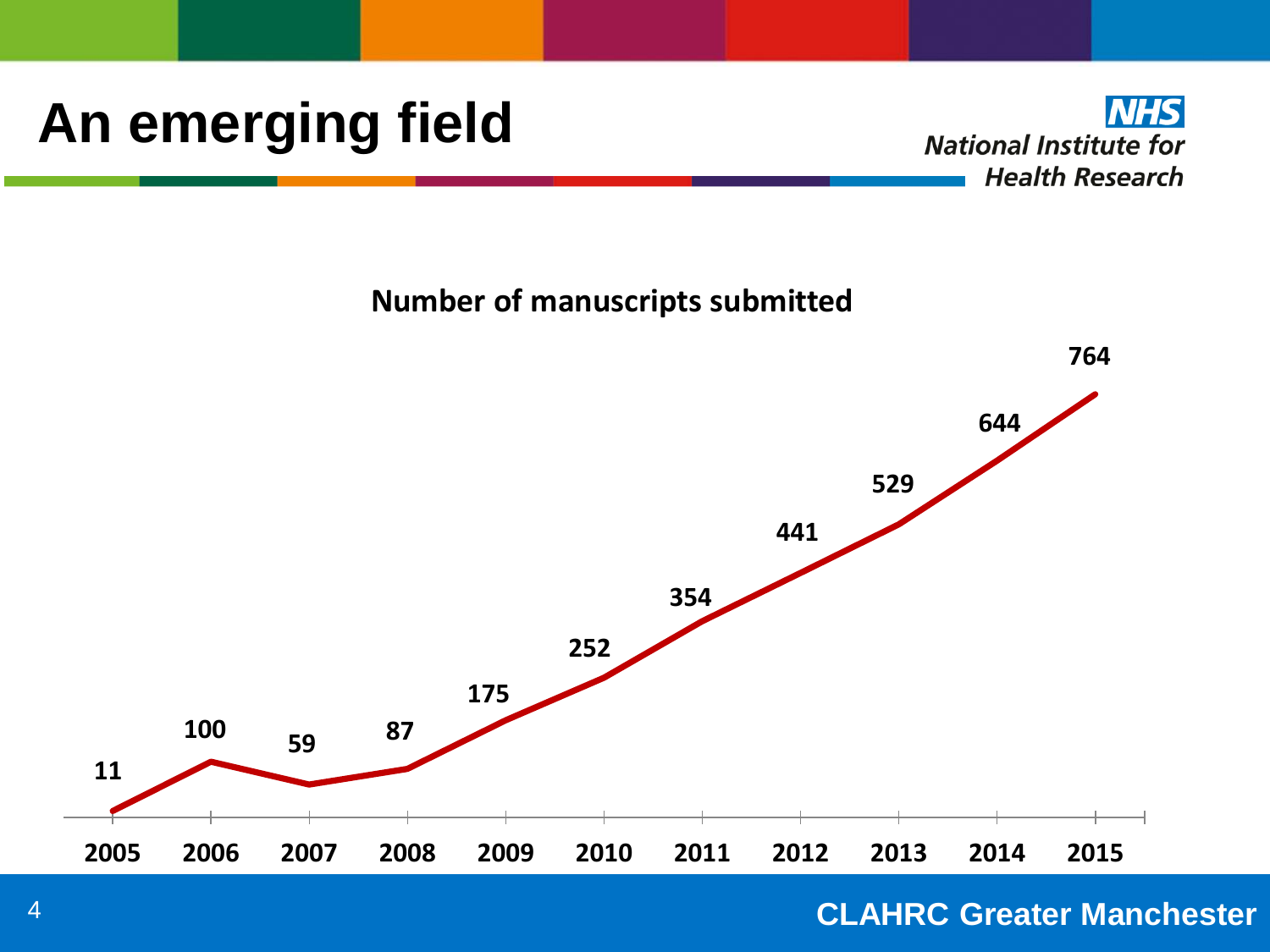## **What it is**



- Research examining the implementation of evidencebased practices or policies or the de-implementation of those demonstrated to be relatively ineffective or even harmful
- Study of processes, fidelity and context
- Study of influences on provider, patient and organisational behaviour
- Cost effectiveness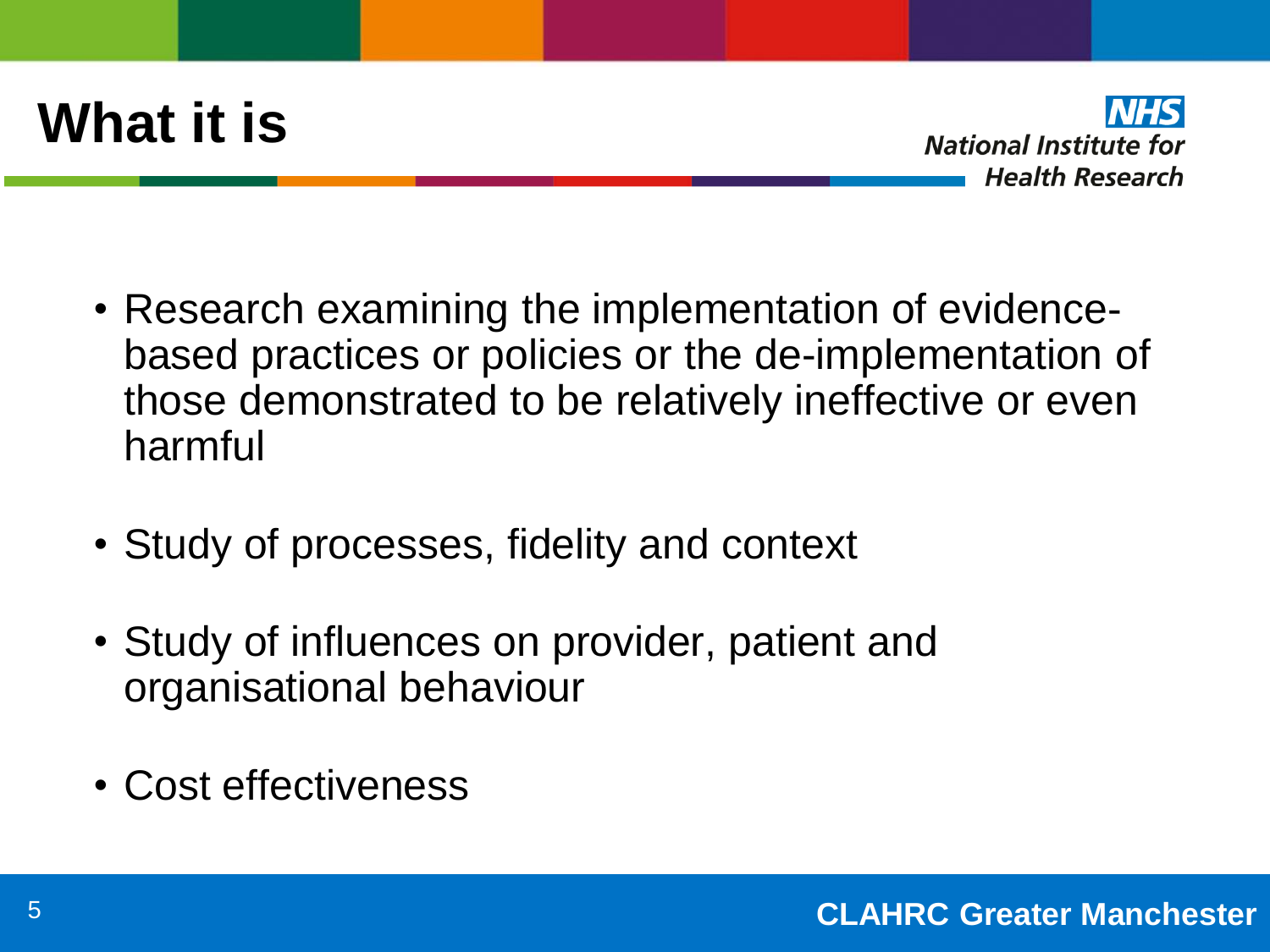

- Research establishing the effectiveness of a clinical, organisational, public health or policy intervention
- Quality improvement or service evaluation
- Weak designs
- Doing implementation or lessons learned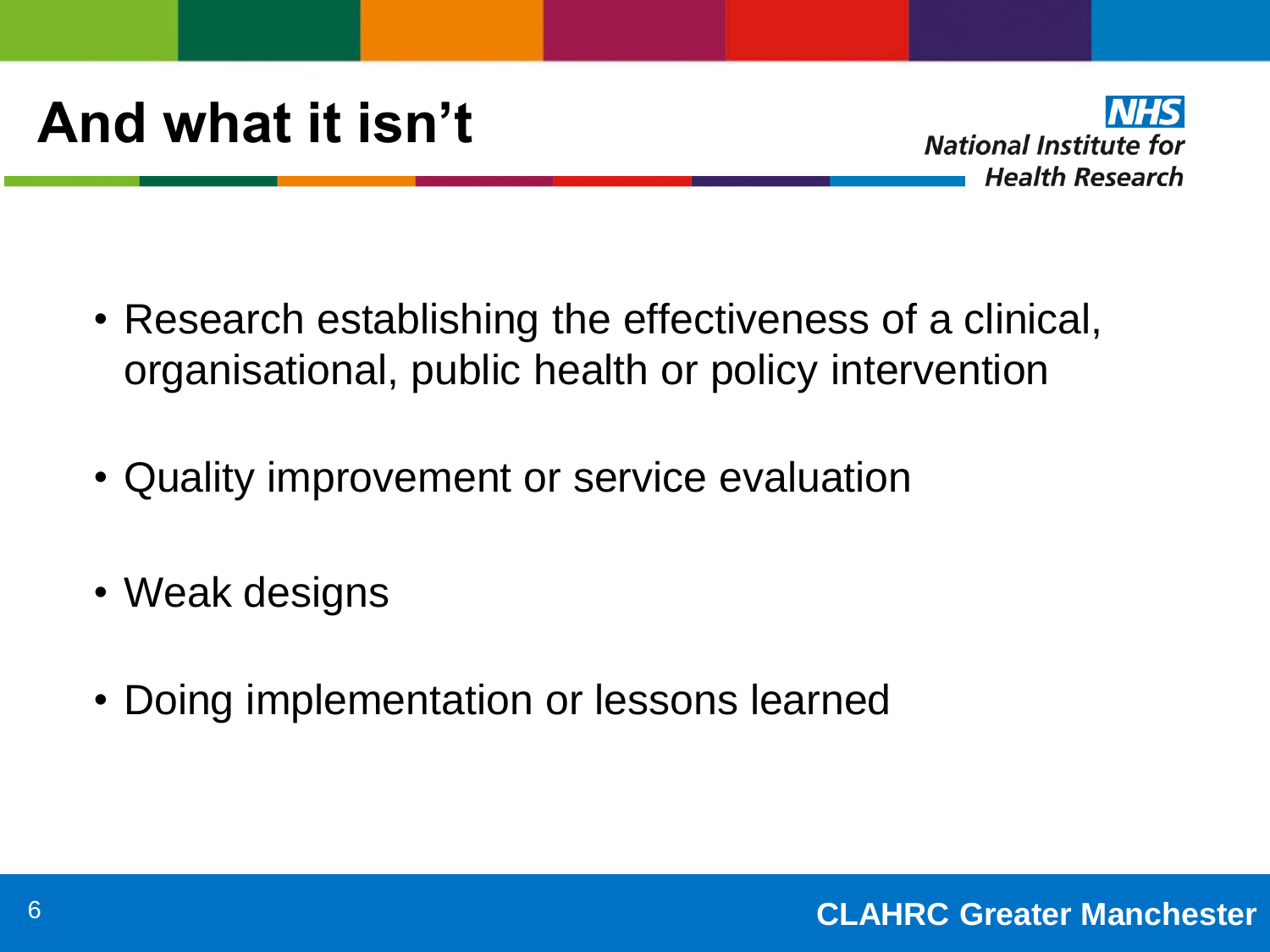## **So in other words…**



#### **TABLE 2**

Design Characteristics of Clinical Effectiveness and Implementation Trials (Ideal Types)

| <b>Design Characteristic</b>     | <b>Clinical Effectiveness Trial</b>                                                   | <b>Implementation Trial</b>                                                                                        |
|----------------------------------|---------------------------------------------------------------------------------------|--------------------------------------------------------------------------------------------------------------------|
| Test                             | "Clinical" intervention                                                               | Implementation intervention or strategy                                                                            |
| Typical unit of<br>randomization | Patient, clinical unit                                                                | Provider, clinical unit, or system                                                                                 |
| Typical unit of analysis         | Patient                                                                               | Provider, clinical unit, or system                                                                                 |
| Summative outcomes               | Health outcomes; process/quality measures typically<br>considered intermediate; costs | Adoption/uptake of the "clinical" intervention; process measures/quality<br>measures typically considered outcomes |

Curran et al. Med Care 2012;50:217-26.

### **CLAHRC Greater Manchester** 7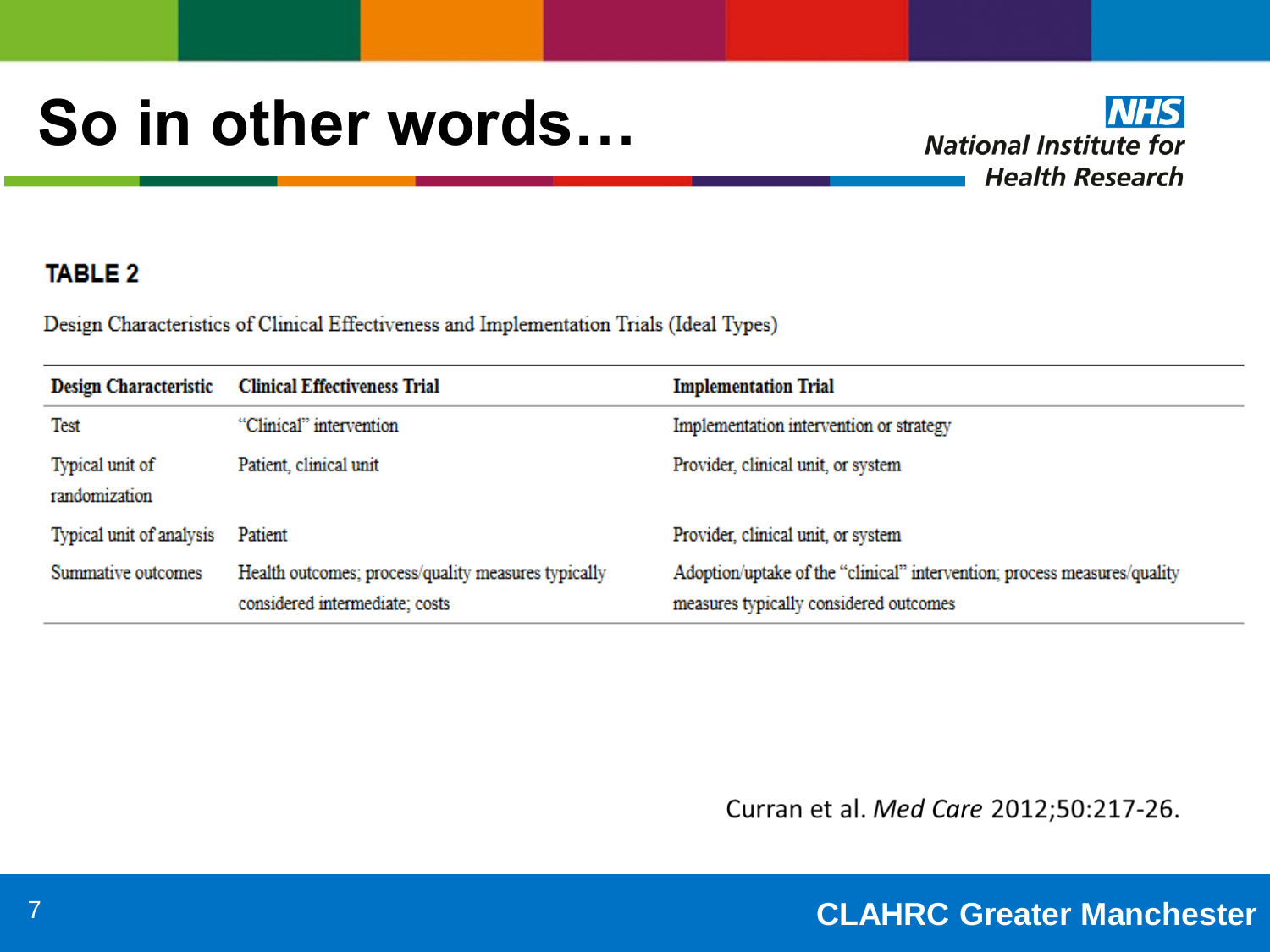## **Methods and approaches**



Not constrained by any specific research method but encompasses:

- Theoretical Provides a lens to predict, identify and describe key features likely to influence implementation and to generalise and predict outcomes
- Empirical Information about effectiveness and cost effectiveness
- Experiential Understanding about the process of implementation and the influence of context

Walshe K. *Int J Qual Health Care* 2009;21:153-9.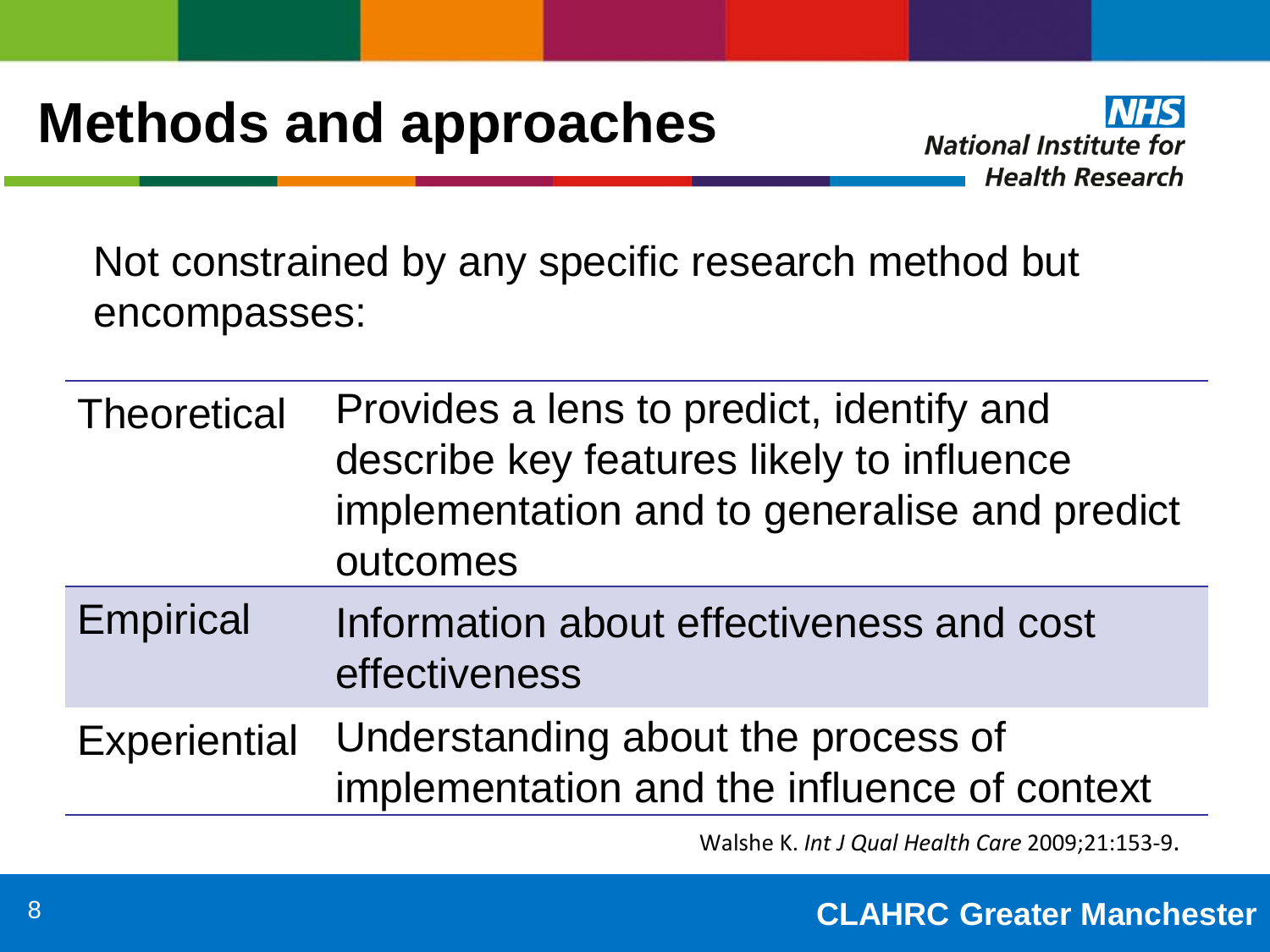## **Effectiveness**



- Randomised controlled trials –Cluster RCTs
- Non-randomised controlled trials (NRCTs)
- Controlled before-after studies
- Interrupted time series (difference in difference, repeated measures)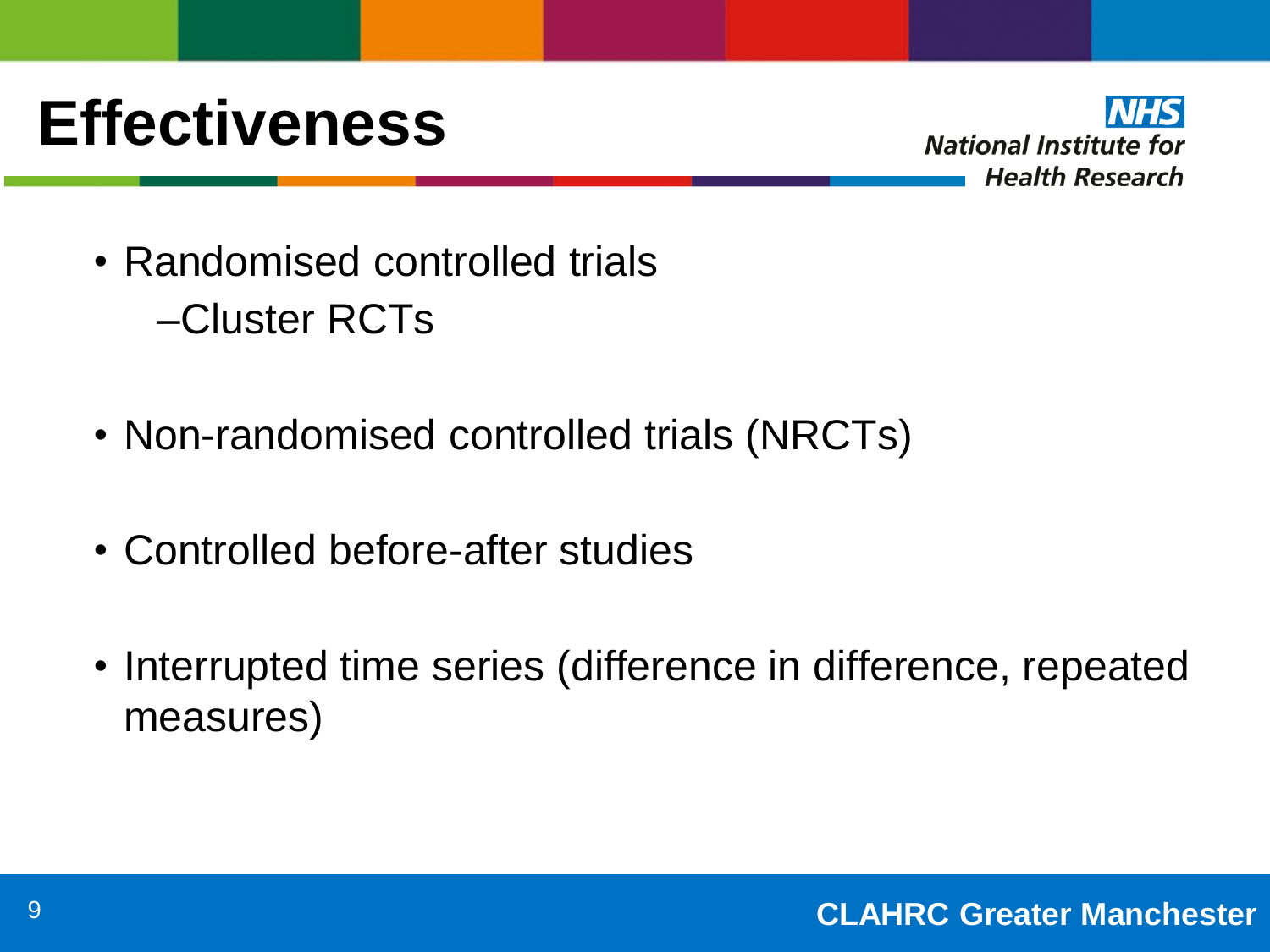# **Hybrid designs**



- 1) Effects of a clinical intervention on relevant outcomes while observing and gathering information on implementation
- 2) Dual testing of clinical interventions and implementation strategies
- 3) Testing an implementation strategy while observing and gathering information on the clinical intervention's impact on relevant outcomes

Curran et al. *Med Care* 2012;50:217-26.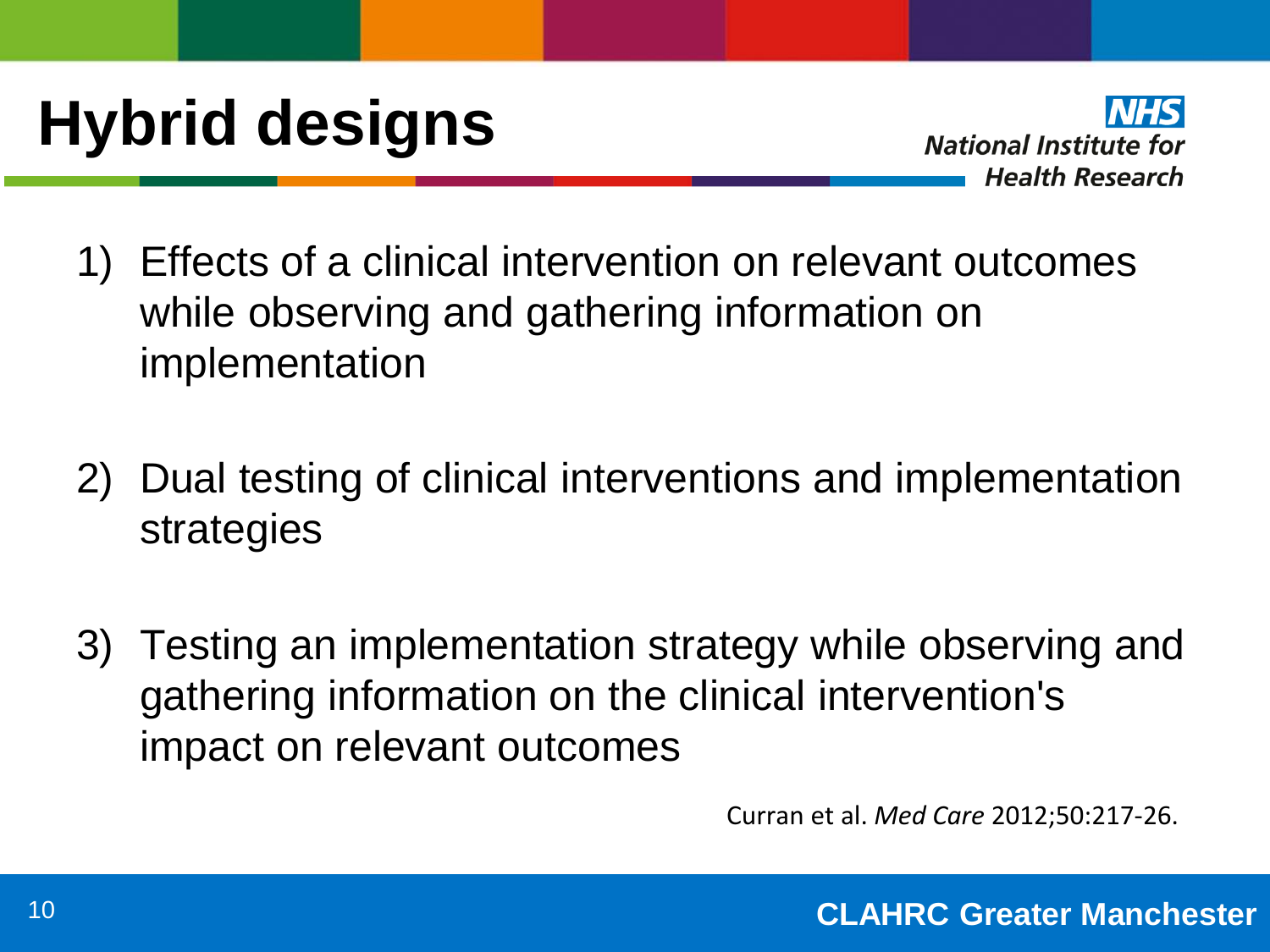## **Some challenges**



- Timeliness
- Evaluating complex implementation interventions
- Use of theory
- Cost effectiveness
- Reporting